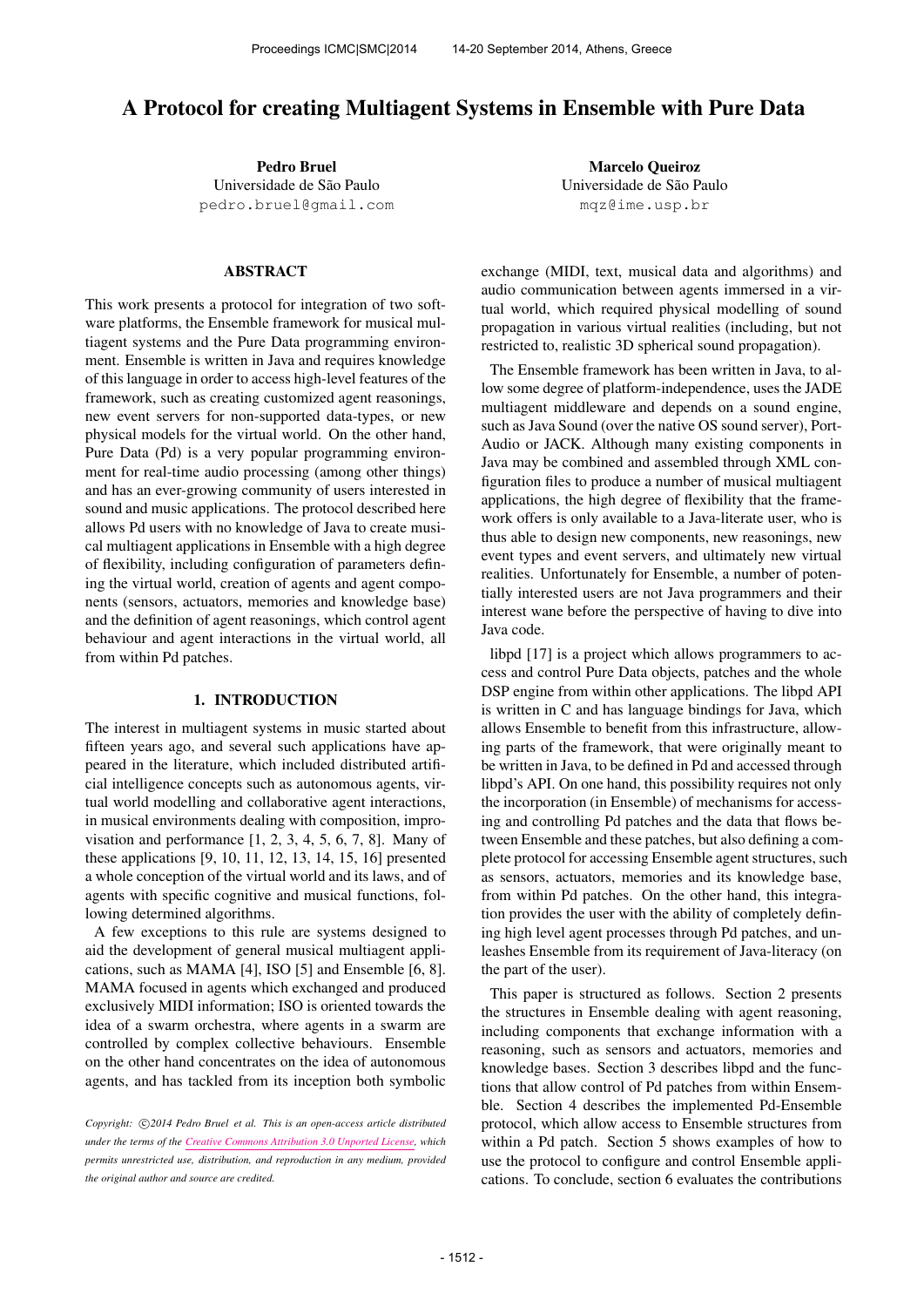of the proposed implementation and discusses the remaining aspects of Ensemble that still require Java knowledge, which lead to proposals of future work.

### 2. AGENT REASONING IN ENSEMBLE

Musical agents in Ensemble are computational entities inhabiting a virtual world, with specific physical and biological laws which are defined by the user (the application designer). They use sensors and actuators as mediators for all interactions with the virtual world and with other agents. For instance, hearing sensors and sound-producing actuators are used for capturing sound from the environment and producing sound in the environment, which will reach other agents according to a user-defined sound propagation law; motion actuators are used to allow the agent to control its position within the virtual world, and contact and sight sensors can be used to grasp information about external agents and objects [6].

The environment itself is an agent in Ensemble, which controls all kinds of agent-environment and agent-agent interactions through event servers dealing with specific types of information. For instance, an audio event server is the recipient of all sound events produced by each (soundproducing) actuator in the system, and is responsible for carrying out the prescribed sound propagation law in order to deliver sound to each (sound-capturing) sensor. Sensors and actuators dealing with each type of information are required to register themselves with the corresponding event server in order to guarantee proper working of the framework. Many pre-defined sensors and actuators for most common tasks, such as sound-capturing and soundproducing, motion and text message exchange, are available with all the technical details already implemented and can be used readily in applications [8].

Reasonings play a central role in agent interactions, because in these components are the cognitive mechanisms that analyse, combine, decide and synthesize every action and sound that the agent is going to produce in the virtual environment. Although creating agents and plugging components can be done in Ensemble through simplified XML initialization files, defining new forms of complex behaviour for Ensemble agents was only possible by writing new Java components within the framework.

Reasonings are able to operate on several data that the agent has access to, including sensor/actuator values and the knowledge base, which is used to hold facts, theories, memories, etc. Memories are a specialized type of stream data that the agent may instantiate and use for its algorithmic processes, but are also automatically handled in the case of sensor/actuator stream values. A sensor has a corresponding read-only memory that holds past received data and is continually updated with the sensor's input, and an actuator reads the data that it will produce from a corresponding memory, which has been previously filled by the reasoning that wants to control that actuator.

In Ensemble lingo both *Sensors* and *Actuators* are *Event-Handlers* which can behave periodically or sporadically; periodic events are those produced and consumed at a fixed rate (e.g. audio streams, video input and output) while sporadic events may be produced or consumed at any time, without any assumed regularity (e.g. motion requests or MIDI and text message exchange).

The former type is regulated by the *Environment* agent through an *EventServer*, which periodically notifies all registered *Actuators* of the beginning of a cycle (which works similarly to the DSP cycles in Pd or Jack, for instance). *Actuators* then notify associated *Reasonings* through the *needAction()* method, which establishes a deadline for data to be written in the corresponding *Memory* for the *Actuator* to produce in the next cycle. *Sensors* receive data from the corresponding *EventServer*, write the received data in the corresponding *Memory* and notify associated *Reasonings* through the *newSense()* method.

Sporadic events are treated straightforwardly, through direct communication between the related components: a *Reasoning* writes an *Event* in an *Actuator*'s *Memory*, then triggers the action that sends data to the *EventServer*, which in turn delivers the *Event* to the appropriate *Sensors*, who register it in their corresponding *Memories* and notify the appropriate *Reasonings* of the incoming sense data.

Specialized components have been made available for several common tasks, including *AudioSensors* / *AudioActuators* / *AudioMemories* and *MovementSensors* / *Movement-Actuators* / *MovementEventMemories*, that are treated by the corresponding *EventServers* which implement many alternatives for sound propagation and motion simulation within the virtual world, including realistic 3D spherical sound propagation (with the implied Doppler effect) and rotation and acceleration instructions considering friction, obstacles, etc. The use of these components in a Javawritten *Reasoning* is straightforward, and the proposed interface between Ensemble and Pure Data makes these components accessible through Pd Reasoning patches.

### 3. LIBPD AND ENSEMBLE

Libpd comprises a series of C functions that wrap a subset of the Pd C API [17]. User interface, timing, threading and audio API are left out of the wrapper, allowing application code to use Pd as an embeddable Digital Signal Processing library. The libpd C code compiles to a dynamic library that has bindings for several languages such as Python, Java, Processing, and Objective-C, also supporting Android and iOS applications. The developer is then able to write applications that communicate with Pd patches, sending and receiving data and using patches as audio synthesis and prototyping systems [18, 19].

As opposed to what happens in traditional instances of Pd, patches loaded by libpd receive and send audio samples via arrays, sent as arguments to a processing method called by the user application. Also, internal clocks are incremented only when such method is called, meaning that audio sample calculations and DSP cycles are not affected by what is done in the application until the process method is called again. Because of this, objects that need time tracking to function properly, such as

metro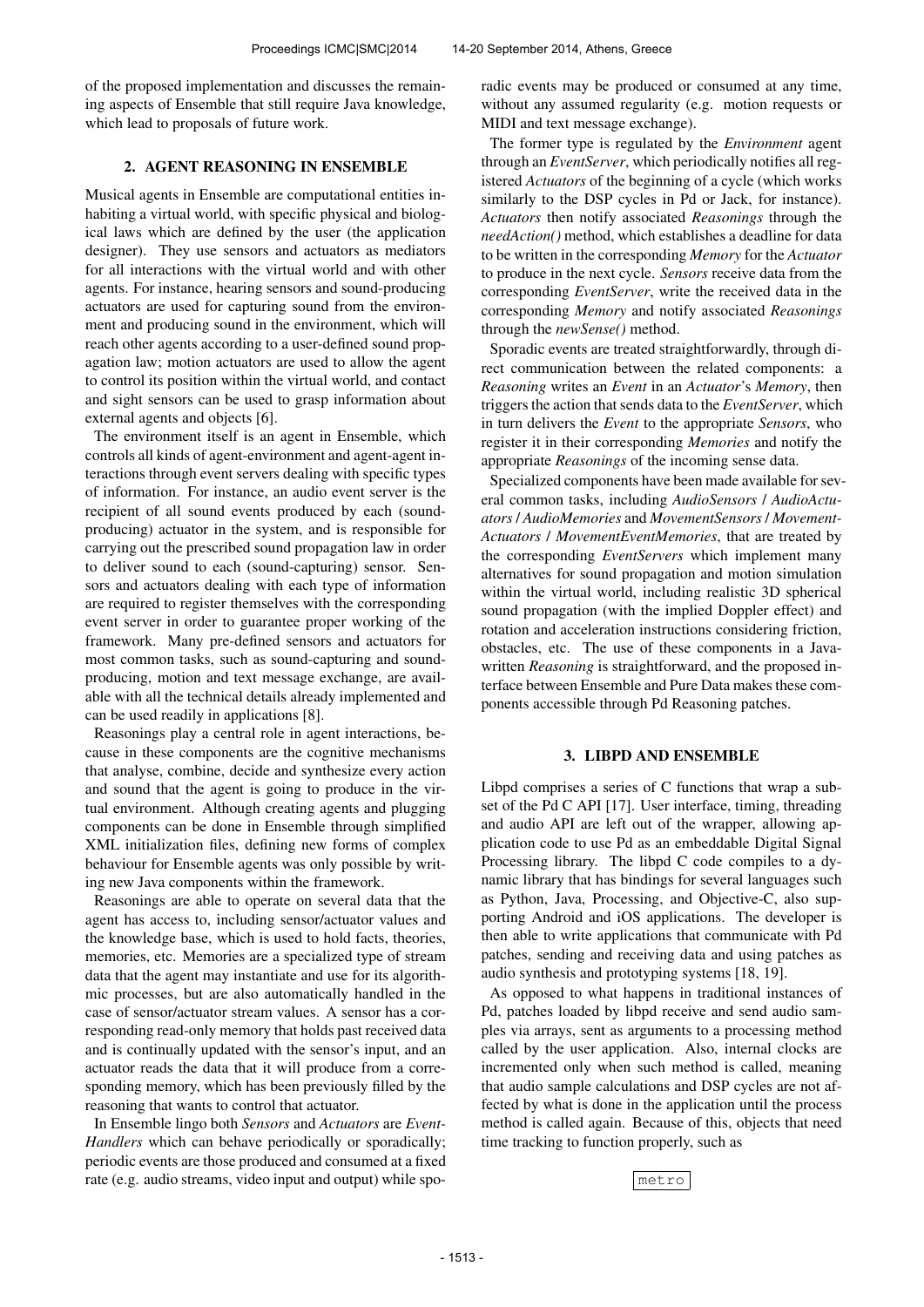will update their timers only when the application is processing Pd cycles. For example, if Pd was initialized with the default values of block size and sample rate, each call to the *process* method will advance Pd's internal clock by 64/44100 s or approximately 1.45 ms.

After a call to the *process* method, the application has to poll Pd for symbols, messages, floats, bangs, arrays and MIDI events, carry on its own processing cycles, and send its own symbols, messages, floats, bangs, arrays and MIDI events to the patch.

The PdBase class offers the Java bindings for libpd, thread synchronization and type conversion between Java and C. With the methods implemented in this class, it is possible to open patches, poll Pd for its current state, and process Pd DSP ticks.

To receive data from Pd, the application has to register the Pd symbols that it will listen to via the *subscribe* method in PdBase. The PdDispatcher class implements one callback function for each data type that Pd is able to send, and when Pd is polled for messages via the *pollPdMessage-Queue* method in PdBase, it calls the appropriate methods of PdDispatcher for each data type that was sent to subscribed symbols. Symbols can be subscribed and unsubscribed to at any moment.

Ensemble extends the PdDispatcher class, overriding the callback methods to return encapsulated Pd data, which is processed by the PdEventServer class. This Event Server also parses messages received from Pd and encapsulates data from Ensemble to the patch, providing another layer in the access of the PdBase class, making future changes to the protocol easier to implement.

## 4. THE PD-ENSEMBLE PROTOCOL

With the libpd Java bindings, it is possible to divert all requests to any given agent reasoning (in Java) to a call to libpd that causes a Pd patch to be executed, and to collect any data produced by this patch back to the reasoning for further processing by Ensemble (through its actuators, event servers, etc). In such a context the Java-written reasoning is nothing more than a generic *wrapper* that requires only a few parameter inputs (e.g. the Pd patch filename that contains the actual reasoning).

In order for this wrapper-reasoning to work, the Pd patch has to adhere to a certain protocol, using specific Pd objects and a well-defined syntax to gain access to the structures contained in the agent's representation in Ensemble. This protocol should define Pd objects for accessing and modifying memories corresponding to existing sensors and actuators and for retrieving and storing data in a knowledge base, which are essential operations in the design of any reasoning. Furthermore, this protocol should also specify Pd objects to create and modify agents and components, and also to define characteristics of the virtual world that were formerly configured in an XML initialization file.

This protocol, defined in the sequel, should aim at complete transparency (from the user point-of-view) with respect to inner workings of the Ensemble framework, that will still be carried out by its Java kernel. In practical terms, no knowledge of the Ensemble Java classes and code should be required from the user of Ensemble through this Pd Ensemble protocol. Ideally, the Pd Ensemble user should not be even aware that any data is coming from or going to the Ensemble Java kernel outside Pd.

### 4.1 Environment

Ensemble applications can be configured and initialized by an XML file parsed by a loader class, where the user defines the application's components, such as Event Servers, Worlds and its Laws, Musical Agents and their Sensors and Actuators. The Ensemble-Pd interface allows these configuration parameters to be defined by message arguments sent to symbols that Ensemble subscribe to. These messages should be sent at the moment the patch is loaded by Ensemble's Pd instance.

Messages sent to the global symbol define Ensemble's clock, schedule and process modes; messages sent to the environment symbol define the Environment Agent, World and Laws; and messages sent to the add\_agent symbol define Musical Agent names that will be added to the application, and whose definition should be in subpatches inside the configuration patch. Table 1 shows the Pd symbols and objects used in the initialization, their arguments and usage.

| Symbol/Object                    | Arguments                               | Usage        |
|----------------------------------|-----------------------------------------|--------------|
|                                  | <clock_mode></clock_mode>               | <b>Sets</b>  |
| global                           | <process_mode></process_mode>           | execution    |
|                                  | <scheduler_threads></scheduler_threads> | parameters   |
| environment                      | <class></class>                         | <b>Sets</b>  |
|                                  | <world></world>                         | environment  |
|                                  | <world class=""></world>                | and world    |
|                                  | $[<$ <i>world_law</i> >]                | parameters   |
| add_agent                        | $<$ name $>$                            | Adds         |
|                                  |                                         | an Agent     |
|                                  |                                         | Receives     |
| [r <i>agent</i> > <i>start</i> ] |                                         | agent        |
|                                  |                                         | startup bang |

Table 1. Application Startup Symbols.

## 4.2 Sensors and Actuators

Every Musical Agent added to the Pd application has its own subpatch, where its Reasoning, Actuators, Sensors, Memories and Knowledge Base are defined and configured via messages, which are sent to Ensemble symbols when the framework is ready to start processing that Agent. This is done to prevent Ensemble from losing the agent configuration messages, because at the moment of loading the patch Ensemble has not yet received the agents' names, and so could not have subscribed to their symbols. Table 2 shows the Pd symbols and objects used in Sensor and Actuator creation and communication, their arguments and usage.

Ensemble starts agent processing by sending (through libpd) a bang to the symbol <agent>/start (see Table 1) which will be received in the application's patch by a Pd object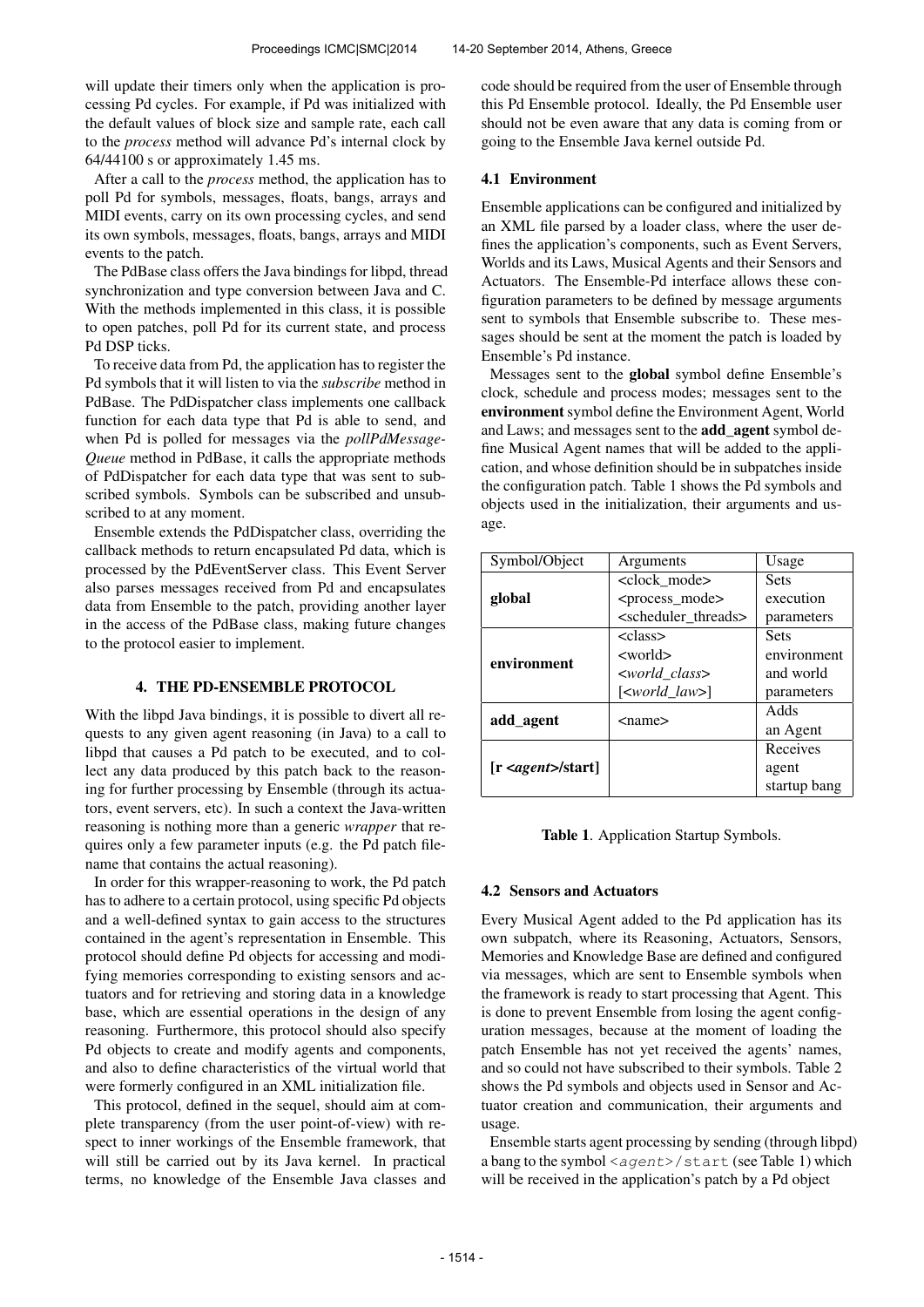| Symbol/Object           | Arguments        | Usage               |
|-------------------------|------------------|---------------------|
|                         | <name></name>    |                     |
| add actuator            | $<$ type $>$     | Adds a new Actuator |
|                         | $[<$ scope $>$ ] |                     |
|                         | $<$ name $>$     |                     |
| add_sensor              | $<$ type $>$     | Adds a new Sensor   |
|                         | $[<$ scope $>$ ] |                     |
| remove_actuator         | <name></name>    | Removes an Actuator |
| remove sensor           | <name></name>    | Removes a Sensor    |
|                         | <data></data>    | Writes data         |
| $[$ s actuator_name $]$ | $[<$ scope $>$ ] | to actuator name    |
| $[$ r sensor name $]$   |                  | Receives data       |
|                         |                  | from sensor_name    |

Table 2. Actuators and Sensors Symbols.

$$
r \langle agent \rangle / start
$$

Messages in the patch connected to this object should contain the names and parameters for the desired components and Knowledge Base facts. Messages in the patch sent to the symbol corresponding to the agent name are used to create components; for instance sending a message to a symbol <agent> with contents add\_actuator or add\_sensor initialize (in Ensemble) the corresponding Sensors and Actuators, and also define the type of Event that this component will handle; optionally this message can define a scope, allowing for private communication between selected actuators and sensors.

### 4.3 Knowledge Base

Adding facts to the Knowledge Base at agent startup time is done by sending a message with the fact name and value to the symbol new\_fact. Facts can later be recovered by sending messages to the object

read\_fact <agent\_name>

which receives a fact name in its inlet and returns the value in its outlet (assuming the fact exists in the agent's Knowledge Base). Updating the fact in the agent's Knowledge Base is done via messages to the object

update\_fact <agent\_name>

that receives a fact name and new value in its inlet and updates the Knowledge Base accordingly. In Table 3 are the Pd symbols and objects used in creating, accessing, removing and updating a fact in the Agent's Knowledge Base, their arguments and usage.

## 4.4 Memories

In the same way, different types of Agent Memories can be created and read from with messages to the symbols new\_memory and read\_memory. To read from a memory, a message must specify a memory name and a time value; when writing to a memory (e.g. an actuator's memory), the value sent to the symbol write\_memory is written in the specified Memory at the current processing time.

| Symbol/Object | Arguments         | Usage           |
|---------------|-------------------|-----------------|
|               | $\alpha$ gent $>$ |                 |
| new fact      | $<$ name $>$      | Adds a new Fact |
|               | <value></value>   |                 |
| update fact   | $\alpha$ gent $>$ | Updates a       |
|               | $<$ name $>$      | fact if it      |
|               | <value></value>   | exists          |
| remove fact   | name              | Removes a Fact  |
|               | $\alpha$ gent $>$ | Reads a         |
| [read_fact]   | $<$ name $>$      | Fact and        |
|               | <value></value>   | returns a value |

Table 3. Knowledge Base Symbols.

Table 4 presents the Pd symbols and objects used in Memory creation, writing and reading, their arguments and usage.

| Symbol/Object | Arguments                 | Usage             |
|---------------|---------------------------|-------------------|
|               | $\alpha$ gent $\epsilon$  |                   |
| new memory    | $<$ name $>$              | Adds a new Memory |
|               | $<$ type $>$              |                   |
|               | $\alpha$ gent $>$         | Writes to a       |
| write memory  | $<$ name $>$              | Memory at         |
|               | $\langle$ value $\rangle$ | current time      |
|               | $\alpha$ gent $\epsilon$  | Reads a           |
| read_memory   | $<$ name $>$              | Memory and        |
|               | <time></time>             | returns a value   |

Table 4. Memory Symbols.

### 5. PD-ENSEMBLE EXAMPLES

A minimal Pd-Ensemble application should start by defining the internal clock and processing modes of Ensemble, the environment agent and world, and how many agents of a given class the application will instantiate. In a patch, these parameters are defined by sending messages to the symbols shown in Table 1. The patch in Figure 1 shows these messages loaded at startup time and a subpatch corresponding to an agent.

|                       | global clock mode clock user;                                    |  |
|-----------------------|------------------------------------------------------------------|--|
|                       | global process mode batch;                                       |  |
|                       | environment class ensemble.apps.pd testing.PdEnvironment;        |  |
|                       | environment world ensemble.apps.pd <sup>-</sup> testing.PdWorld; |  |
| add agent name agentl |                                                                  |  |

agentl

Figure 1. Pd-Ensemble initialization patch

The agent reasoning is defined inside the subpatch, in this case agent1, which will also define the agent components. Figure 2 shows the agent1 patch, that adds one sensor and one actuator of the type *audio*.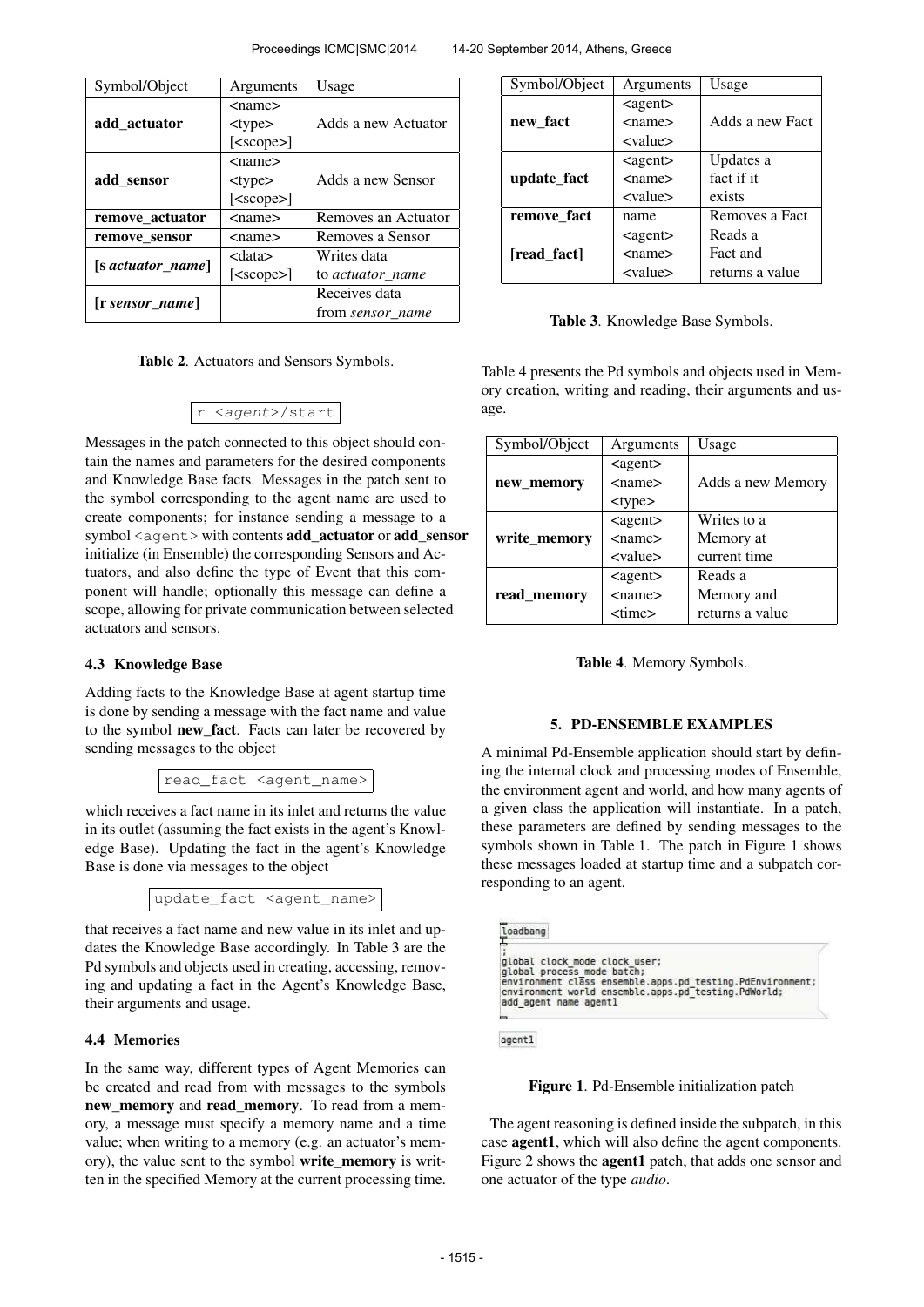

Figure 2. Agent configuration and reasoning

The reasoning defined by this patch is also shown in Figure 2, and uses the abstraction in Figure 3 to process two audio signals using an FM structure. These signals are received from an audio sensor (immediate input), and from reading an audio memory corresponding to the same sensor with a 10-second delay, using the Pd objects



shown in the patch. The Pd abstractions for these objects are shown in Figures 4, 5 and 6, and serve as wrappers of the Pd-Ensemble Protocol.



Figure 3. Signal processing Pd abstraction used in this example



Figure 4. Pd abstraction for writing a signal to an actuator



Figure 5. Pd abstraction for receiving a signal from an audio sensor





For a given Ensemble configuration Pd patch, one can run Ensemble with that patch by passing the patch name to the Loader class, as in ensemble.tools.Loader -patch patch name, or in a full command-line example:

```
$ java -cp ../lib/libpd.jar: \
../lib/ensemble_apps.jar: \
../lib/ensemble.jar: \
../lib/NetUtil.jar: \
../lib/jade.jar \
ensemble.tools.Loader -patch patch_name
```
### 6. DISCUSSION AND CONCLUSIONS

The protocol here defined enables the creation of multiagent musical applications in Ensemble by users with knowledge of Pure Data programming. Objects and messages in Pd have been presented which allows a Pd patch to define several characteristics of the virtual world, including topological and physical aspects, to create agents and components, such as sensors and actuators, and to manipulate such components, allowing the behaviour of agents to be entirely defined via Pd patches.

The Ensemble Pd interface does not contemplate several higher-level structures that affect the virtual environment as a whole. For instance, with Java an Ensemble user is able to define new types of data for agent communication that are not currently supported, along with the physical laws that govern the distribution of such data among regular agents and the environment agent. The user can also create (in Java) alternatives to existing laws, such as arbi-